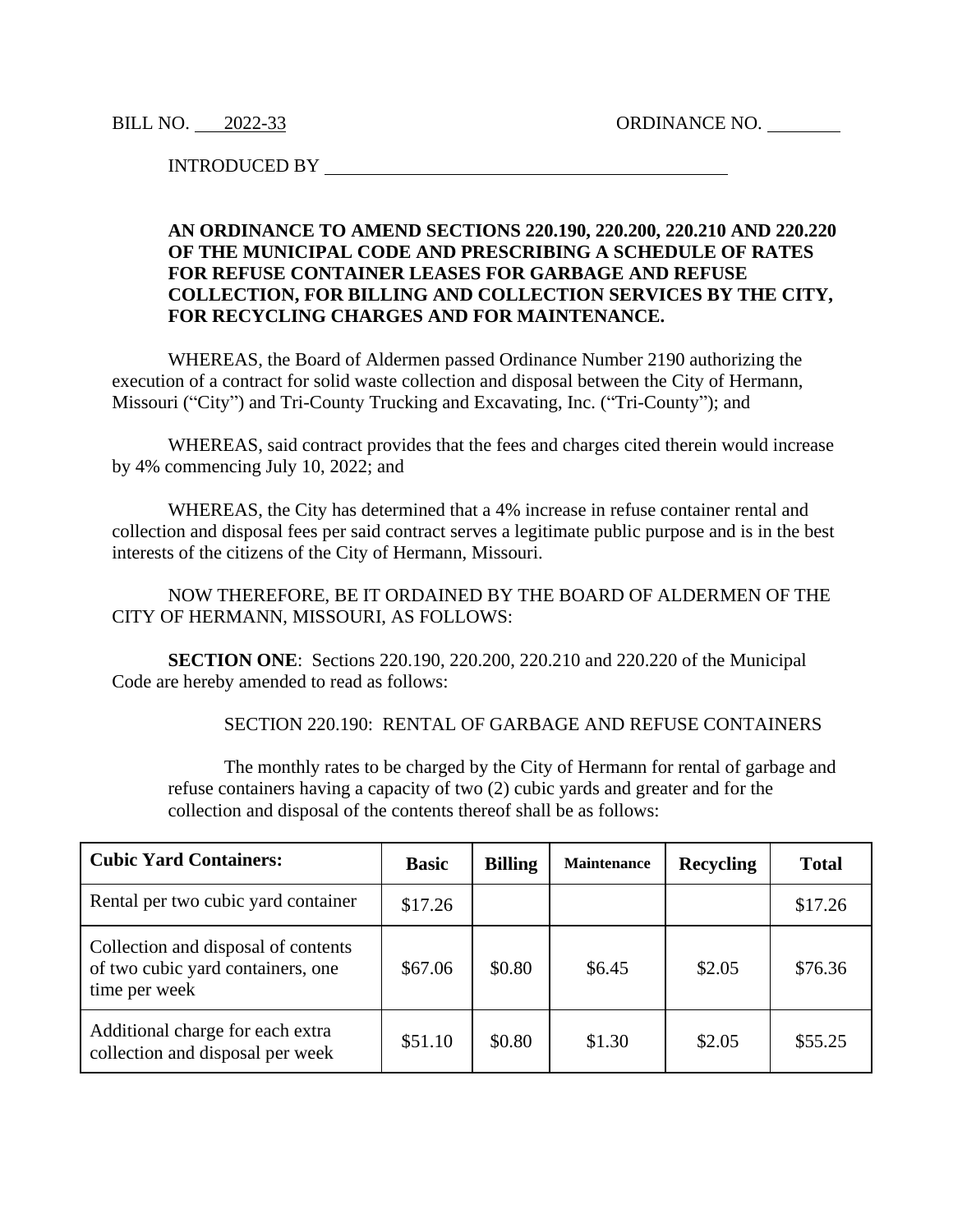| Charge for each extra collection<br>requested by customer in addition to<br>regularly scheduled pickups | \$51.10  | \$0.80 | \$1.30  | \$2.05 | \$55.25  |
|---------------------------------------------------------------------------------------------------------|----------|--------|---------|--------|----------|
| Rental per four cubic yard container                                                                    | \$30.20  |        |         |        | \$30.20  |
| Collection and disposal of contents<br>of four cubic yard containers, one<br>time per week              | \$181.54 | \$0.80 | \$14.20 | \$2.05 | \$198.59 |
| Additional charge for each extra<br>collection and disposal per week                                    | \$90.77  | \$0.80 | \$2.85  | \$2.05 | \$96.47  |
| Charge for each extra collection<br>requested by customer in addition to<br>regularly scheduled pickups | \$90.77  | \$0.80 | \$2.85  | \$2.05 | \$96.47  |
| Rental per six cubic yard container                                                                     | \$53.80  |        |         |        | \$53.80  |
| Collection and disposal of contents<br>of six cubic yard containers, one time<br>per week               | \$249.63 | \$0.80 | \$21.95 | \$2.05 | \$274.43 |
| Additional charge for each extra<br>collection and disposal per week                                    | \$136.17 | \$0.80 | \$6.50  | \$2.05 | \$145.52 |
| Charge for each extra collection<br>requested by customer in addition to<br>regularly scheduled pickups | \$136.17 | \$0.80 | \$6.50  | \$2.05 | \$145.52 |

Notwithstanding any provision above to the contrary, the charge for any "extra collection" from a partial container shall be as follows:

|                   | <b>Basic</b> | <b>Billing</b> | Maintenance | <b>Recycling</b> | <b>Total</b> |
|-------------------|--------------|----------------|-------------|------------------|--------------|
| 0.5 YD EXTRA      | \$12.79      | \$0.20         | \$0.33      | \$0.50           | \$13.82      |
| 1 YD EXTRA        | \$25.56      | \$0.40         | \$0.65      | \$1.00           | \$27.61      |
| 1.5 YD EXTRA      | \$38.33      | \$0.60         | \$0.98      | \$1.50           | \$41.41      |
| <b>3 YD EXTRA</b> | \$76.68      | \$1.20         | \$1.95      | \$3.00           | \$82.83      |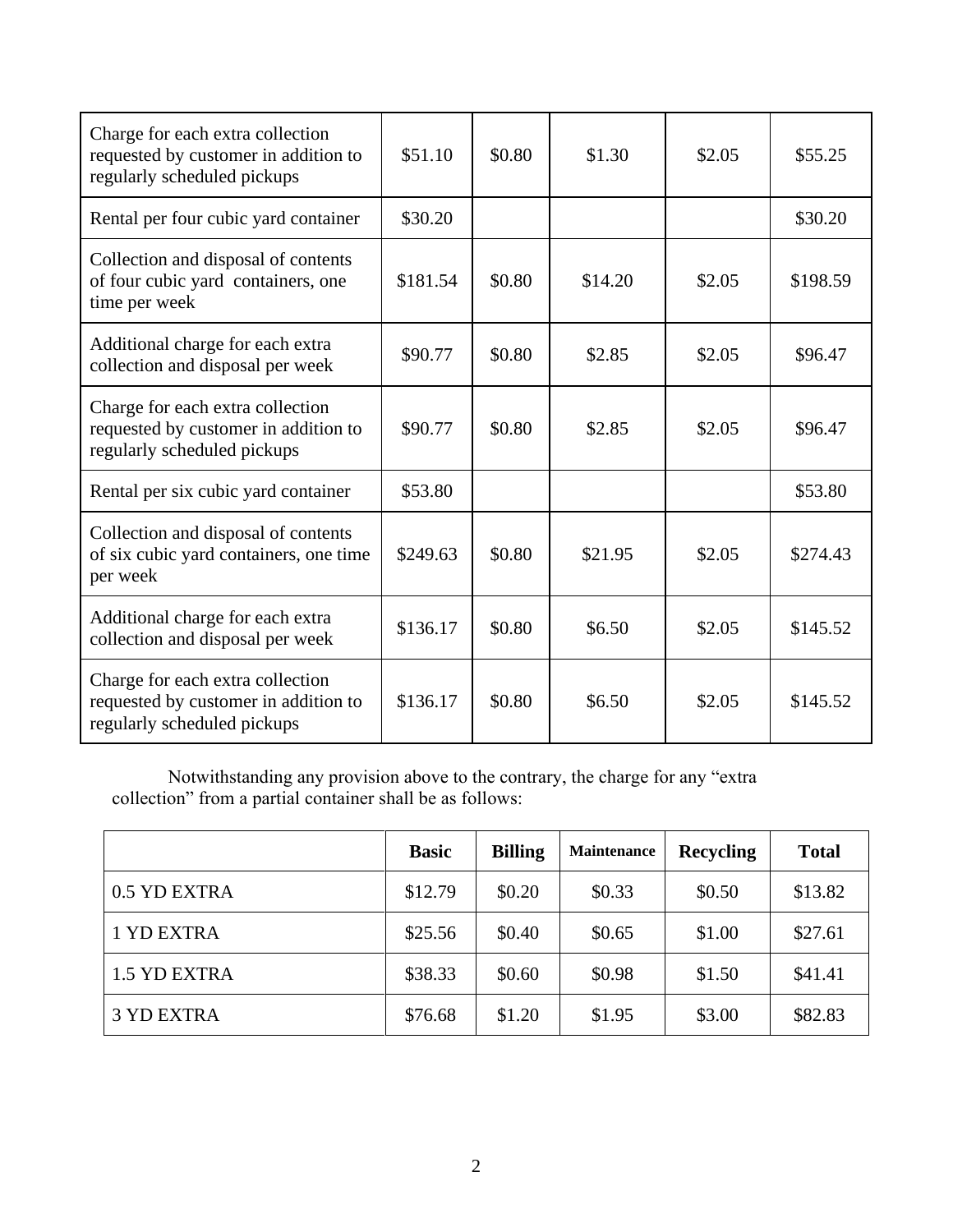## SECTION 220.200: RESIDENTIAL AND BUSINESS CUSTOMERS

The monthly rates to be charged by the City of Hermann for garbage and refuse collection and disposal for residential and business customers of the City of Hermann shall be as follows:

| <b>Residential:</b>                                                                         | <b>Basic</b> | <b>Billing</b><br><b>Maintenance</b> |                    | <b>Recycling</b> | <b>Total</b> |
|---------------------------------------------------------------------------------------------|--------------|--------------------------------------|--------------------|------------------|--------------|
| Single-person and multi-person<br>household, not to exceed 8 bags per<br>week               | \$14.37      | \$0.80                               | \$0.50             | \$0.95           | \$16.62      |
| Extra charge per bag in excess of 8<br>bags per week (decal to be affixed to<br>bag)        | \$0.87       |                                      |                    |                  | \$0.87       |
| <b>Business:</b>                                                                            | <b>Basic</b> | <b>Billing</b>                       | <b>Maintenance</b> | <b>Recycling</b> | <b>Total</b> |
| One to two containers, average                                                              | \$21.56      | \$0.80                               | \$1.30             | \$2.05           | \$25.71      |
| Additional charge for each extra<br>collection for one to two containers                    | \$21.56      | \$0.80                               | \$1.30             | \$2.05           | \$25.71      |
| Three to four containers, average                                                           | \$43.14      | \$0.80                               | \$3.90             | \$2.05           | \$49.89      |
| Additional charge for each extra<br>collection for three to four containers                 | \$43.14      | \$0.80                               | \$3.90             | \$2.05           | \$49.89      |
| Five to six containers, average                                                             | \$60.53      | \$0.80                               | \$6.45             | \$2.05           | \$69.83      |
| Additional charge for each extra<br>collection for five to six containers                   | \$60.53      | \$0.80                               | \$6.45             | \$2.05           | \$69.83      |
| Seven to eight containers, average                                                          | \$75.65      | \$0.80                               | \$9.05             | \$2.05           | \$87.55      |
| Additional charge for each extra<br>collection for seven to eight<br>containers             | \$75.65      | \$0.80                               | \$9.05             | \$2.05           | \$87.55      |
| Additional charge per 35 gallon bag<br>per pickup, other than regularly<br>scheduled pickup | \$6.06       |                                      |                    |                  | \$6.06       |